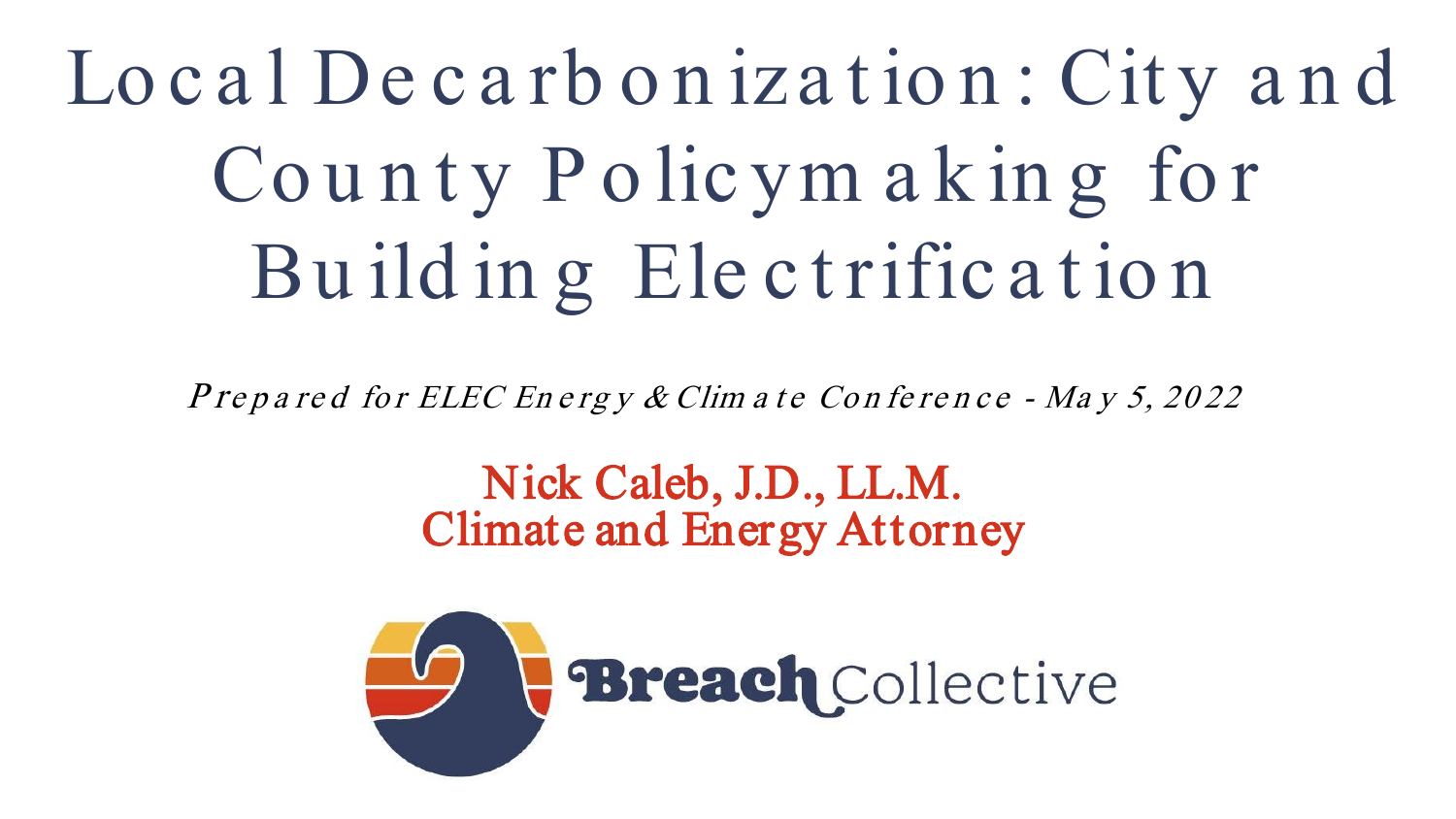

Breach Collective partners with communities on the front lines of the climate crisis to advance justice through locally-driven campaigns rooted in the power of grassroots organizing, legal advocacy, and human stories.

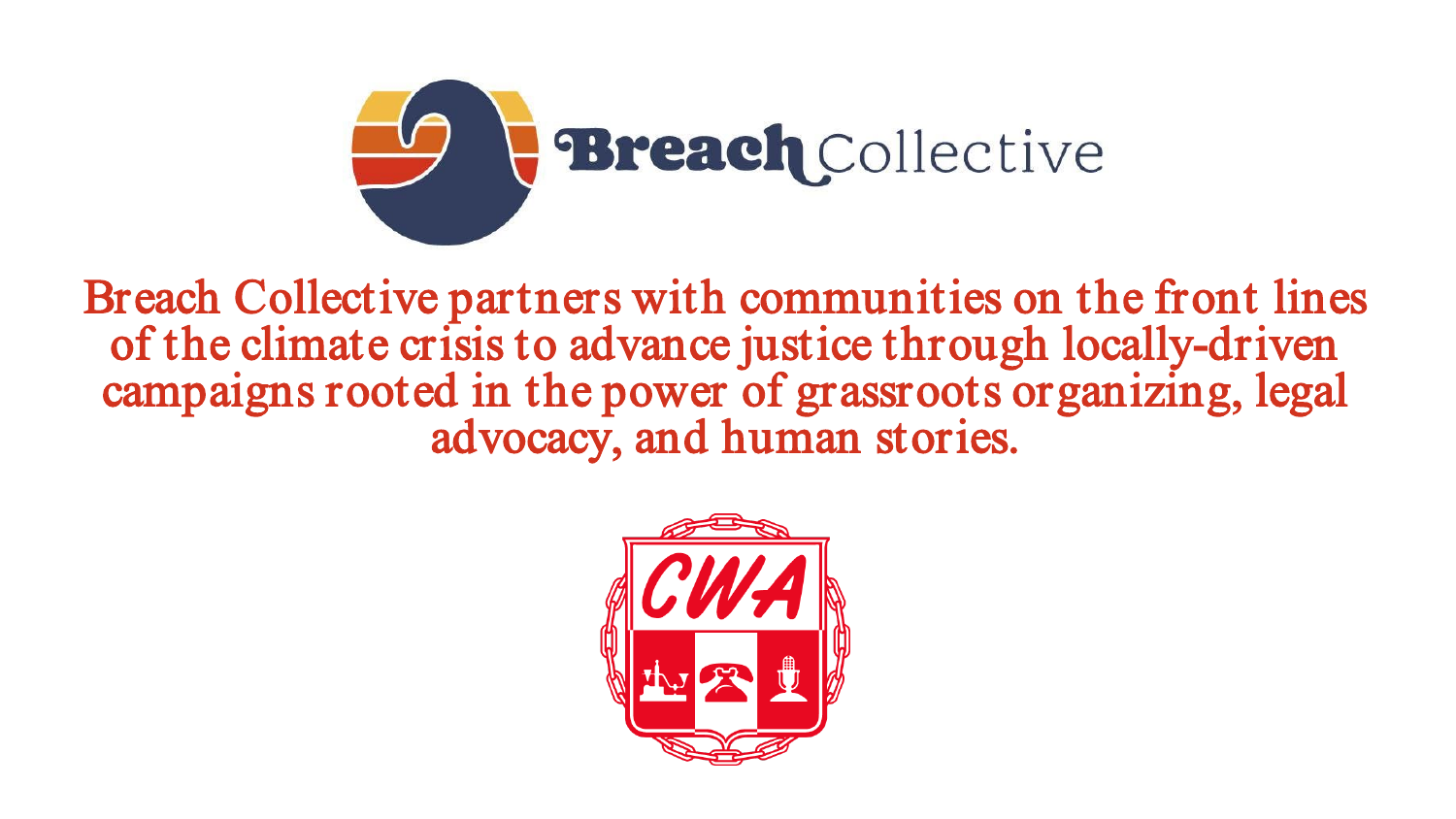#### Main Question

How much authority do local governments in Oregon have to make climate and energy policy as it relates to building electrification and/or decarbonization?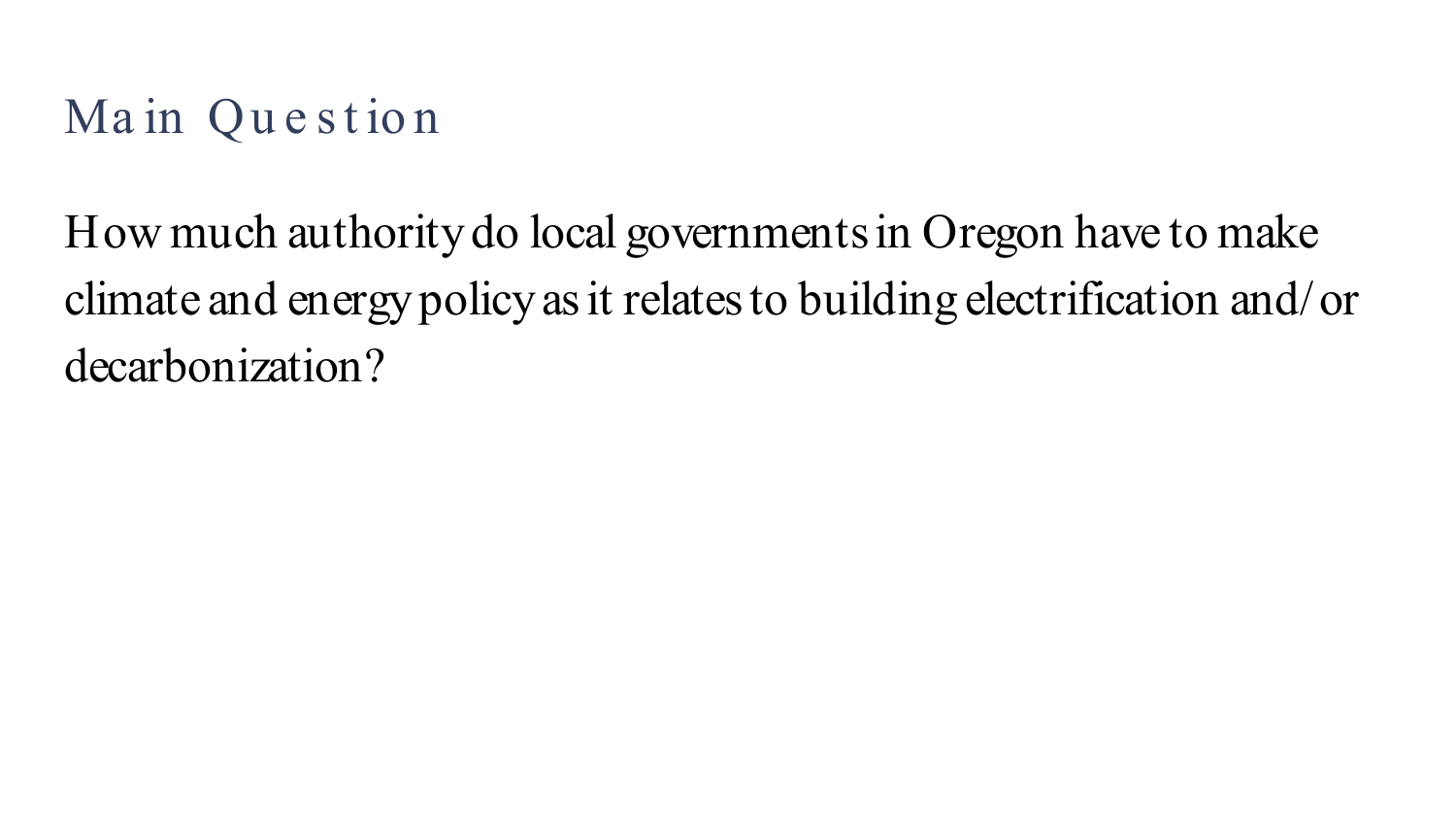#### Local Gov  $*Is*Involved$  in Climate & Energy Policy

- Select examples of local government policymaking on climate and energy:
- 1993 -City of PDX Climate Action Plan
- 2014 -City of Eugene Climate Recovery Ordinance
- 2015-16 -City of PDX Fossil Fuel Infrastructure Regulations
- 2017 -City of PDX & Mult. Co. 100% Renewable Energy Resolutions
- 2018 -PDX voters approve Portland Clean Energy Fund
- 2021 -Eugene Building Electrification Policy Directives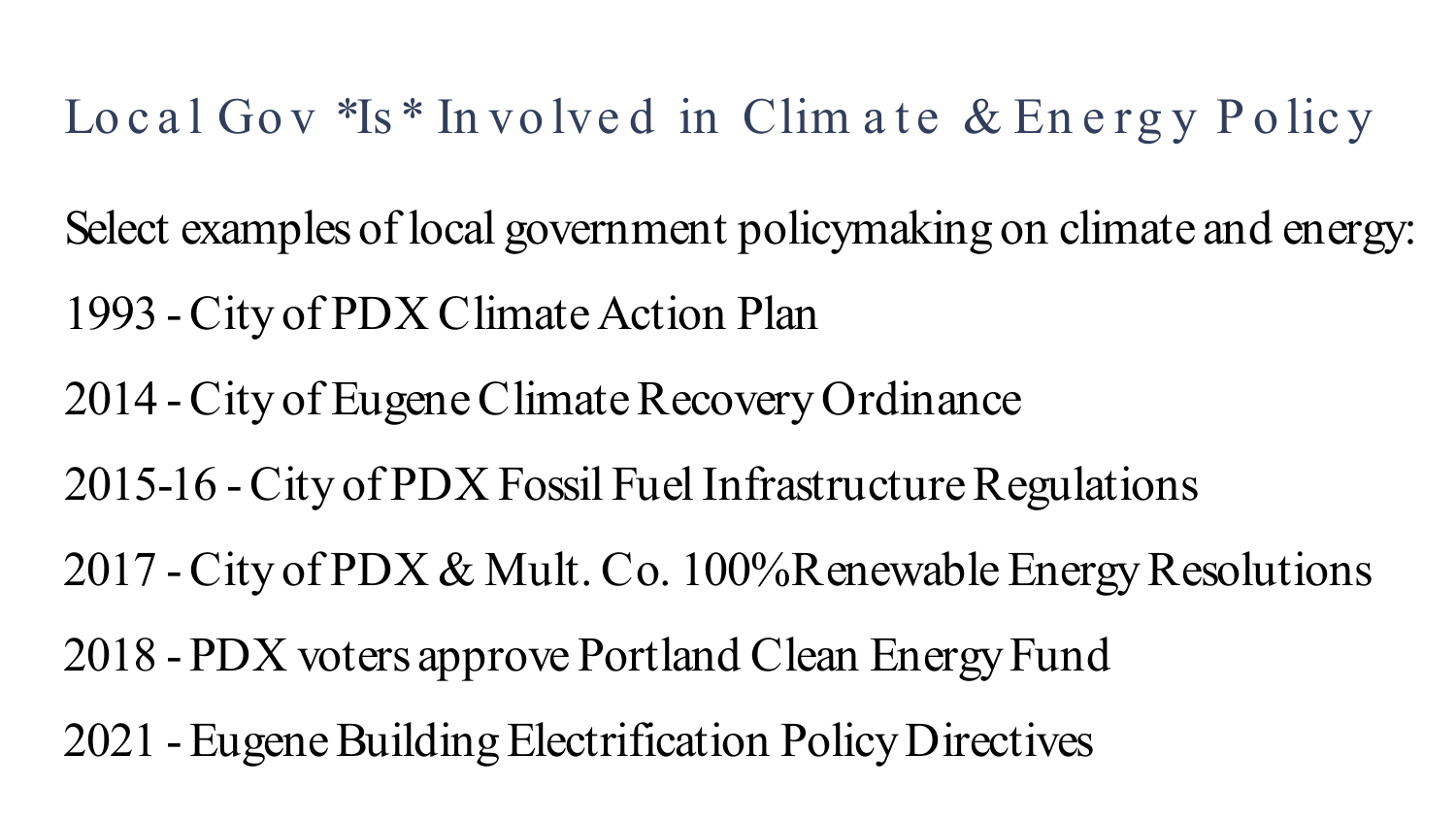**S&P Globa** Market Intelligence

Eugene, Ore., lays foundation for state's 1st ban on gas use in new buildings

# ⊗)Clea∩Tech∩ıca

## **Multnomah County, Oregon Bans "Natural" Gas In New County Buildings**

PORTLAND **BUSINESS JOURNAL** 

#### Portland schools, in new climate policy, say no to renewable gas

**High Country News** 

NW Natural had recommended the district phase out purchase of "traditional fossil fuels" in favor of "renewable gaseous fuels."

### Portland community leaders bring the heat to building standards

An activist collective says making buildings carbon-free is just the start.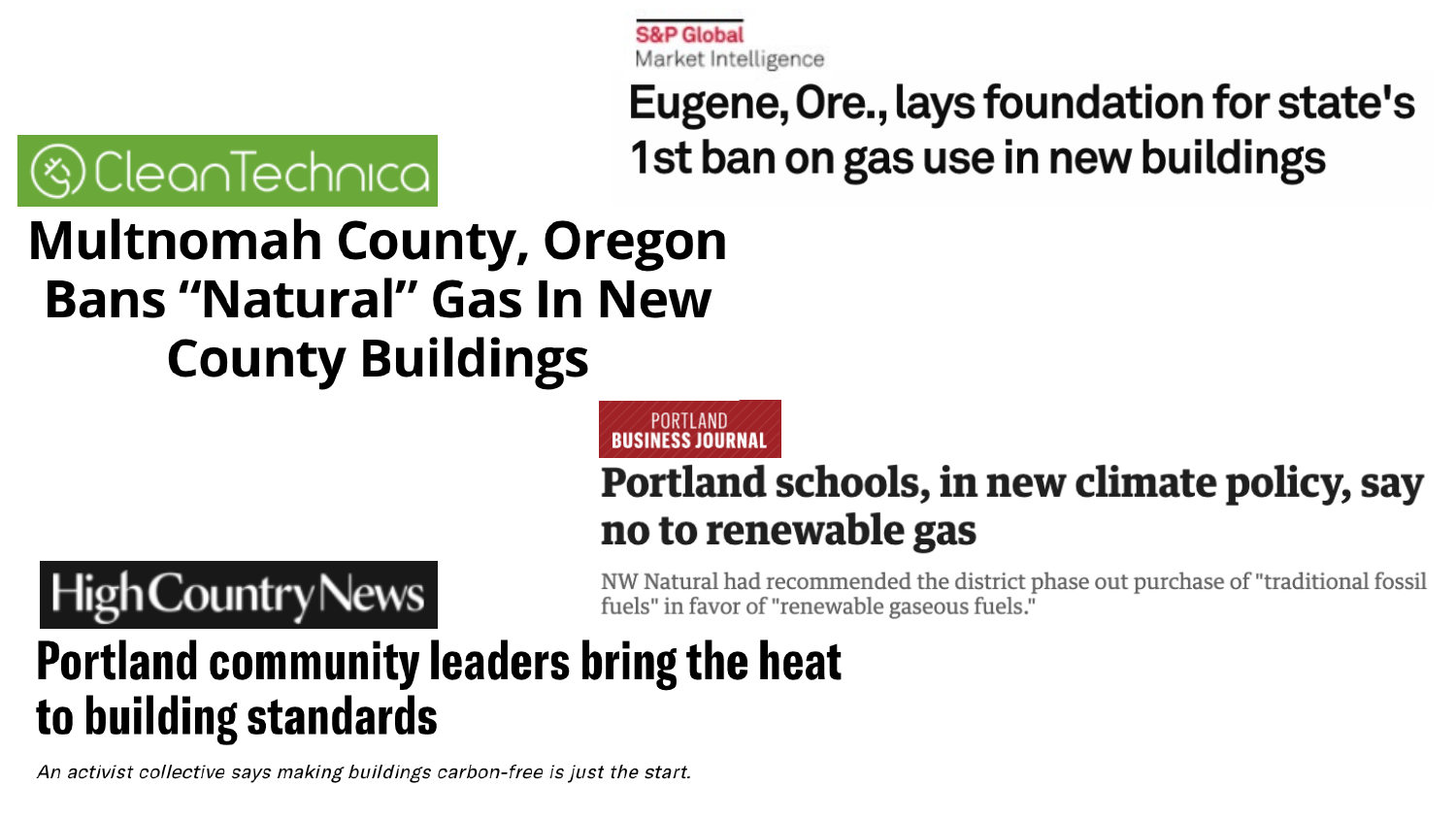#### Main Question

How much authority do local governments in Oregon have to make climate and energy policy as it relates to building electrification and/or decarbonization?

W e believe that there are viable and legally defensible regulatory pathways available for local governments to require or promote building electr ification and/or decar bonization.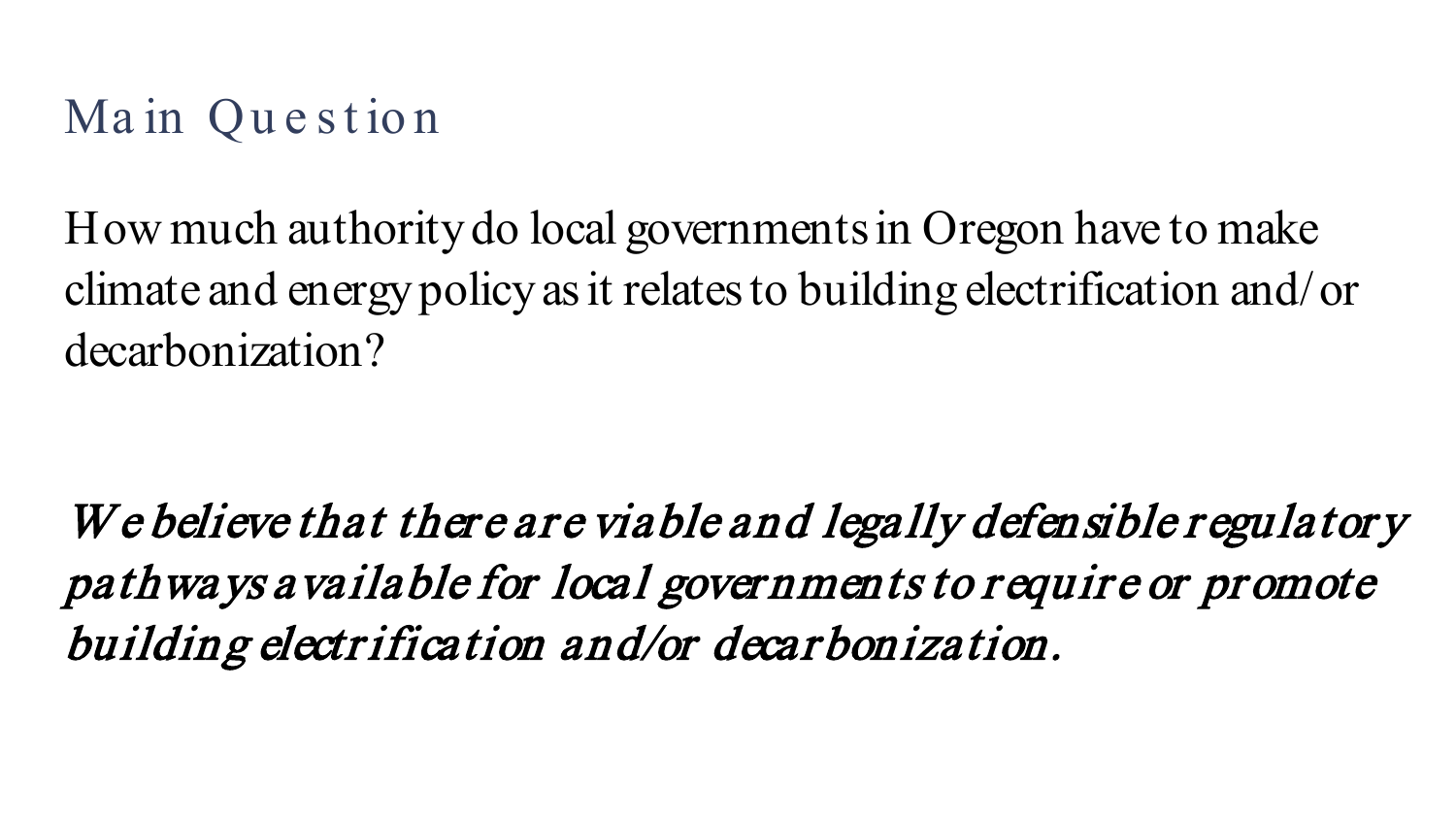#### General Principles of Local Authority in Oregon

Oregon Constitution allows cities and counties to govern by "home rule".

Home rule authority grants local governments the authority to:

(1) regulate for protection of public health, safety, morals, and welfare ("police powers");

(2) to license; and

 $(3)$  to tax.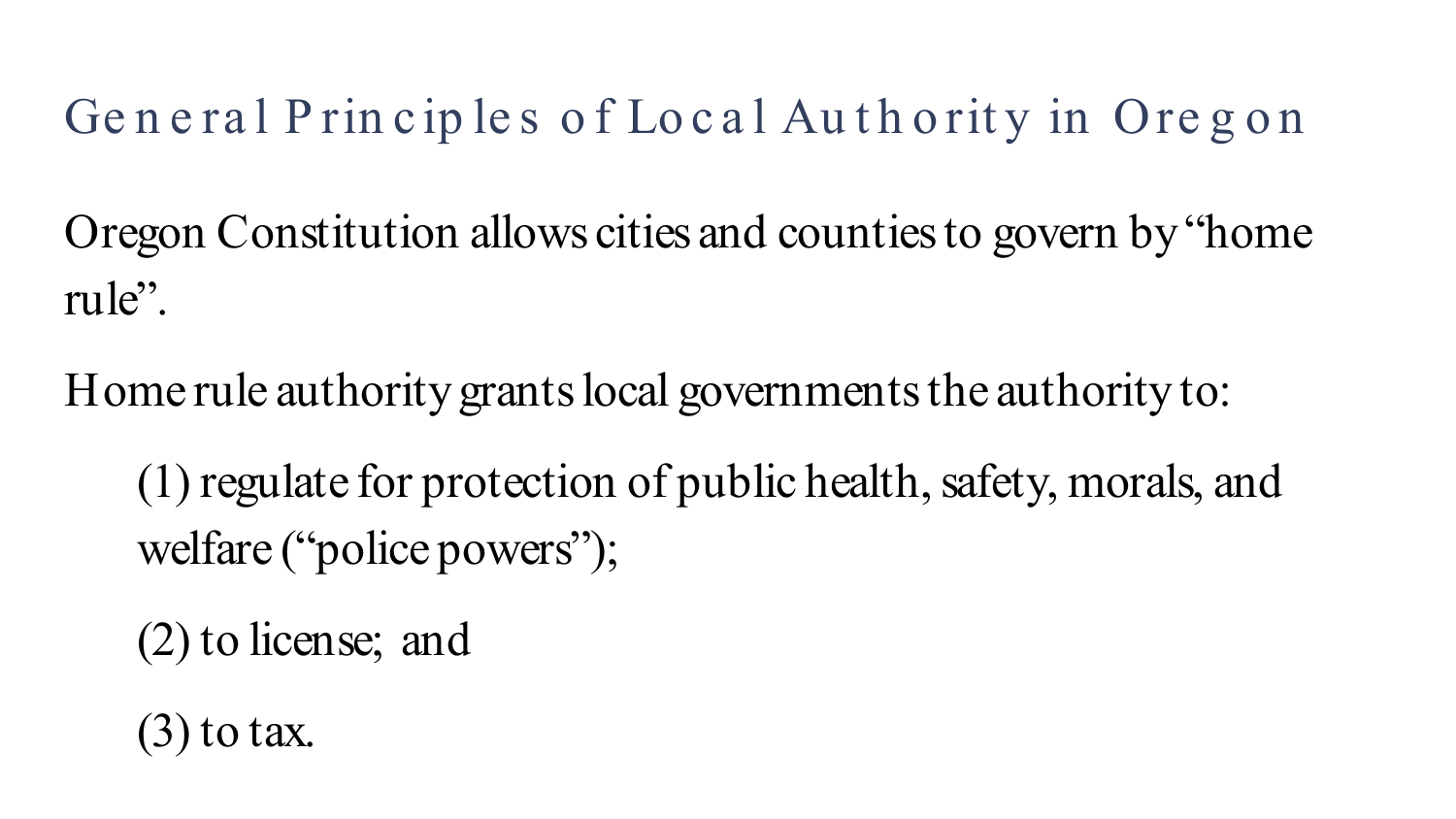#### Ha rm s a n d Risk s

At least four categories of identifiable harms and risks associated with "natural"/methane gas technological complex:

- 1. Air Toxics Exposure (Indoor and Outdoor)
- 2. Leaks, Explosions, General Seismic Vulnerabilities
- 3. Greenhouse Gas Emissions
- 4. Increasing Costs to Ratepayers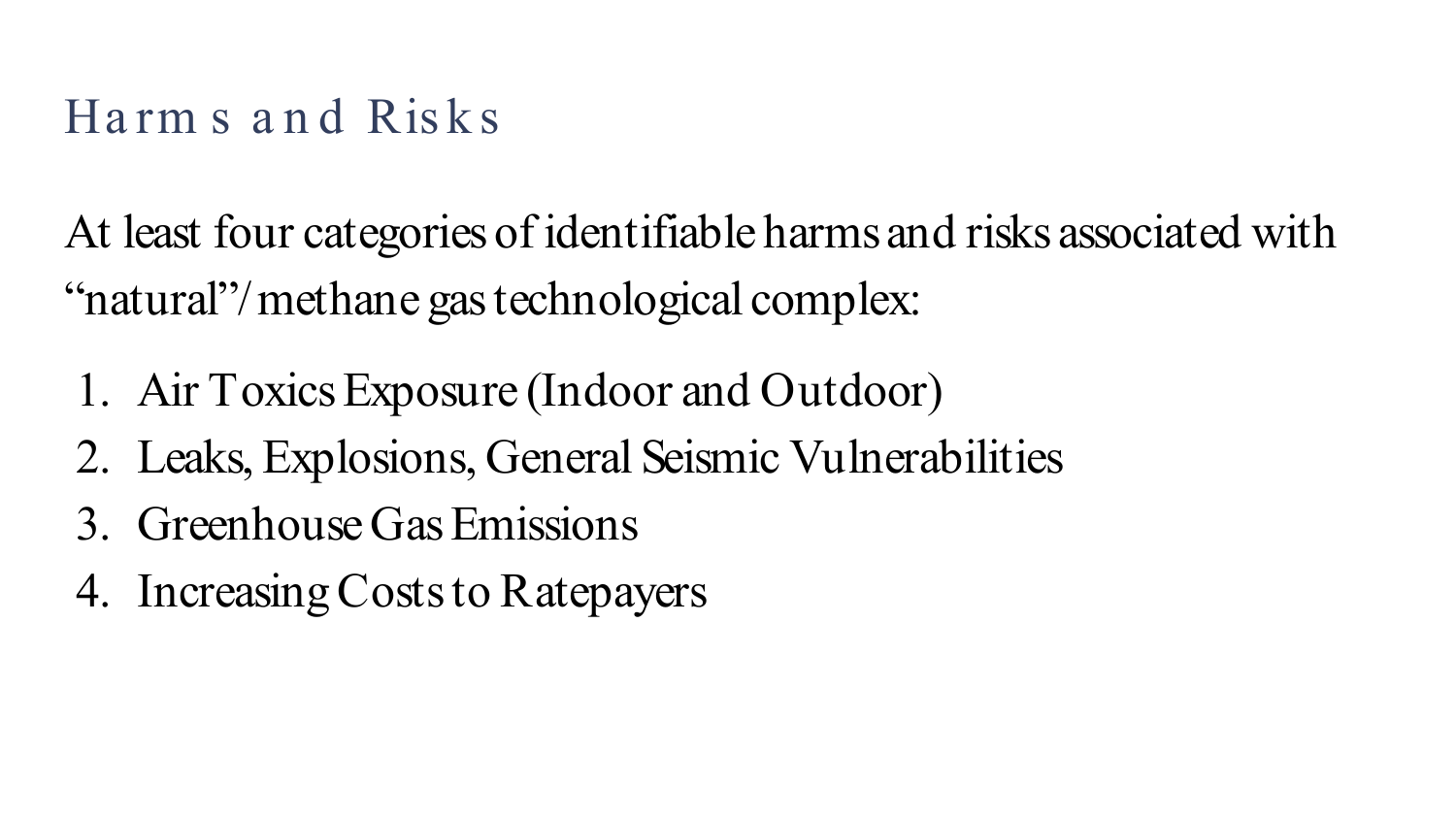## **METHANE GAS: HEALTH, SAFETY, & DECARBONIZATION**



Setting the record straight

Supported by 64 organizations from around the Pacific Northwest as a means to curtail confusion created fossil fuel entities' misinformation campaigns targeting elected officials and the public.

Report authors state, "We believe it is of utmost importance that policy makers are able to 1) identify false expressions of environmental care as a cover for climate-damaging activities; 2) know where to find accurate data about the many impacts of the gas industry; 3) avoid undue influence by fossil fuel interests; and 4) make sound policy decisions for the health and safety of our communities in the just transition to a decarbonized economy."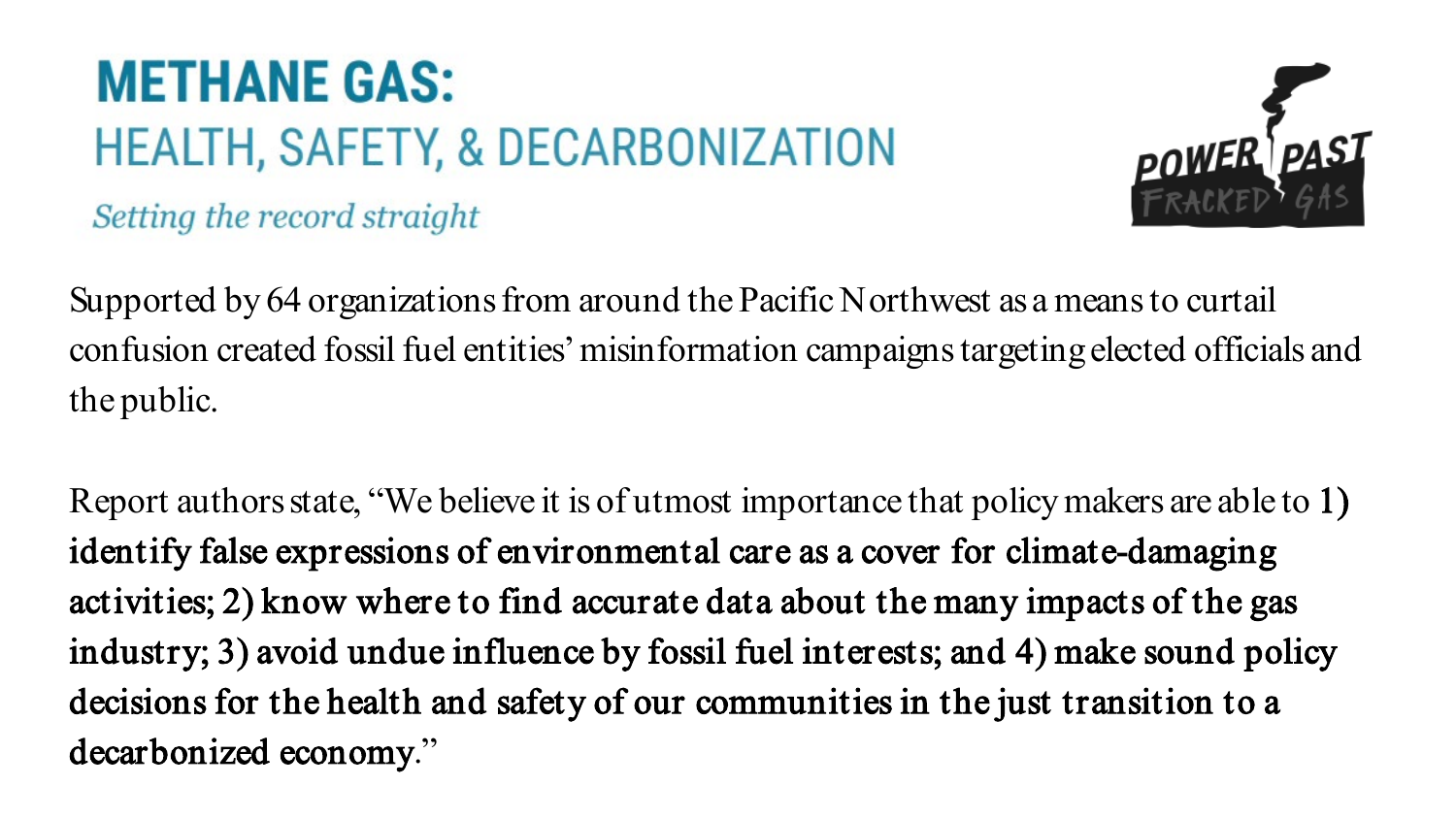#### General Principles of Local Authority in Oregon

Express preemption occurs when the state legislature "clearly" and "unambiguously" expresses its intent to preempt local policymaking on a particular subject.

Implied preemption occurs when the two laws are in conflict such that they cannot operate concurrently. In other words, the local law is preempted when the operation of the local law makes it impossible to comply with a state statute.

Courts generally start analysis by assuming that local enactments function consistently with state laws.